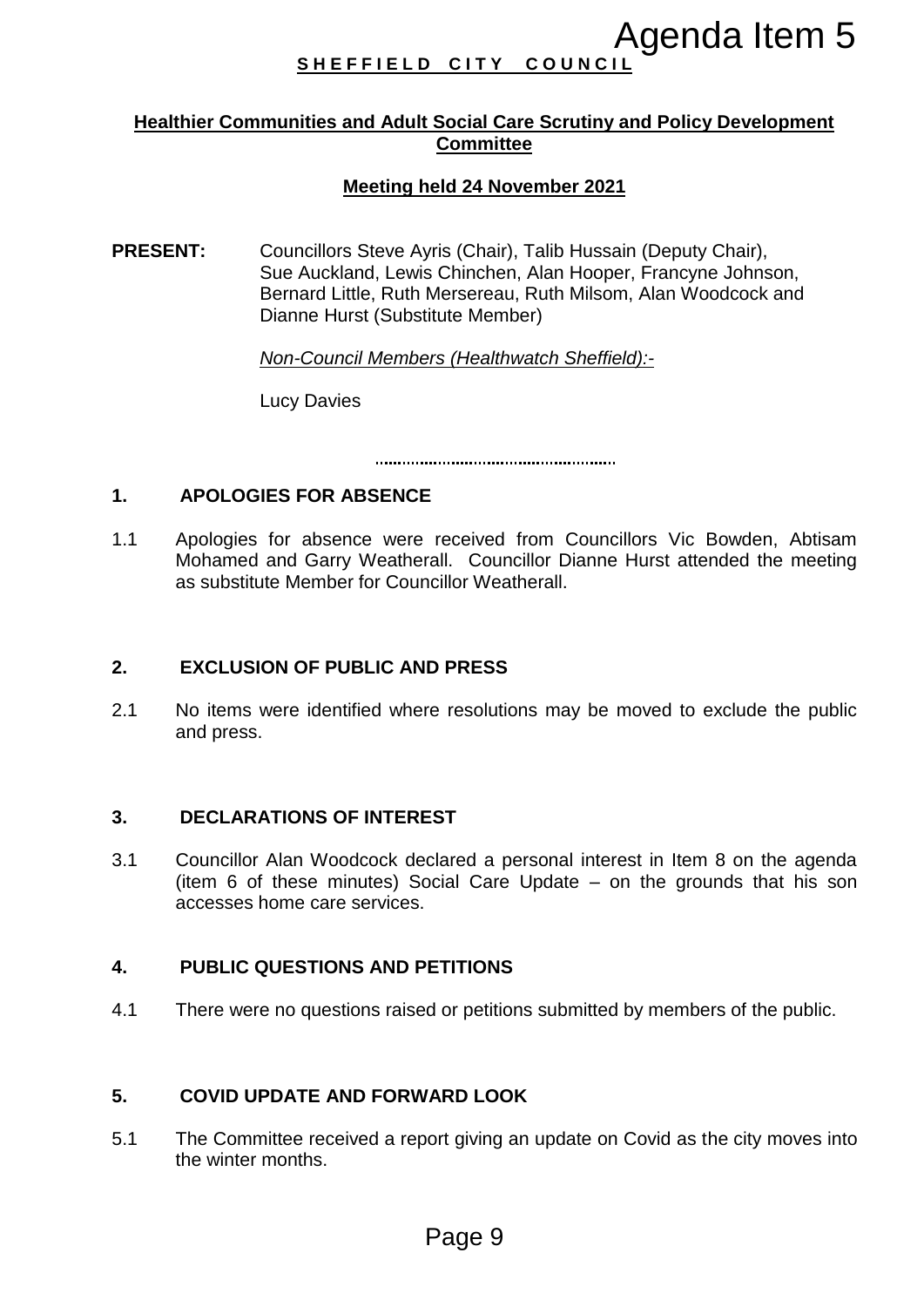Meeting of the Healthier Communities and Adult Social Care Scrutiny and Policy Development Committee 24.11.2021

- 5.2 Greg Fell, Director of Public Health stated that the report was a working brief which he written about a week ago and would update Members as he outlined the key points of the report. He said that infection rates in Sheffield were below the national average and that although numbers had peaked amongst the school age population, there had been a sustained fall following the "half term effect". Greg Fell stated the booster vaccine programme was having a definitive effect on older people, with 75% of that age group having had the booster and felt that numbers would continue to decline when take-up rates of the over 60s was known. He said that infection rates continued to rise and fall amongst people of the "middle age" groups, the mid-range working people. With regard to international infection rates, he said it was hard to interpret the full extent of the effects of the pandemic, as certainly in eastern European countries, and now amongst western European countries, the take-up of the vaccine was much slower than here at home. Mr Fell reported that 25% of secondary school age children had now had the vaccine and that a significant number of children have had Covid, and the infection rates in Sheffield were lower than anywhere else in South Yorkshire. He said that there were very few cases amongst primary school children. He stated that timing between first and second vaccines was important as there was evidence of the effectiveness of it waning. He said that 70% of the whole population was vaccinated, but obviously that meant there were 30% that were not, and that was a worry as it amounted to tens of thousands of people not vaccinated, from a whole range of areas, some elderly. In Sheffield, there were differences in numbers of those not vaccinated in the east of the City and amongst the BAME community, than residents in the west.
- 5.3 Greg Fell stated that hospital admissions were high and were slowly rising, with most cases, but not all, involving people who were clinically vulnerable, immunocompromised and unvaccinated. He said that although it was one too many, there was one death per day due to Covid. He said that the whole of the NHS and social care services would remain in an exceptionally difficult position throughout winter, due to an increase in the cases of those with flu or people with an acute illness, such patients would be prioritised and that would inevitably have a knock-on effect of those needing hospitalisation as a consequence. Mr Fell anticipated that due to social distancing measures during the pandemic, which have now eased, the magnitude of an outbreak of influenza this winter was impossible to predict, and the infection of both flu and Covid could mean people would be acutely unwell. With regard to a "Plan B" in dealing with an increase in cases, he said it was very much a case of wait and see what comes out of Government as there was not a significant amount of detail. He said the wearing of face masks was impossible to enforce, and that it was a matter of consent and willingness of the public to wear them but added that the wearing of masks would contribute to reducing transmission. He concluded by stating that the overall message was that there was an exceptionally difficult winter ahead and that GPs, ambulances and A&E departments were already seeing record numbers of patients, but the simple things to do were to get vaccinated, have the booster vaccine, work from home wherever possible, wash hands, wear a mask and be patient with the NHS. There were no easy fixes for this pandemic, but he hoped the country would be in a better place by Spring 2022.
- 5.4 Members made various comments and asked a number of questions, to which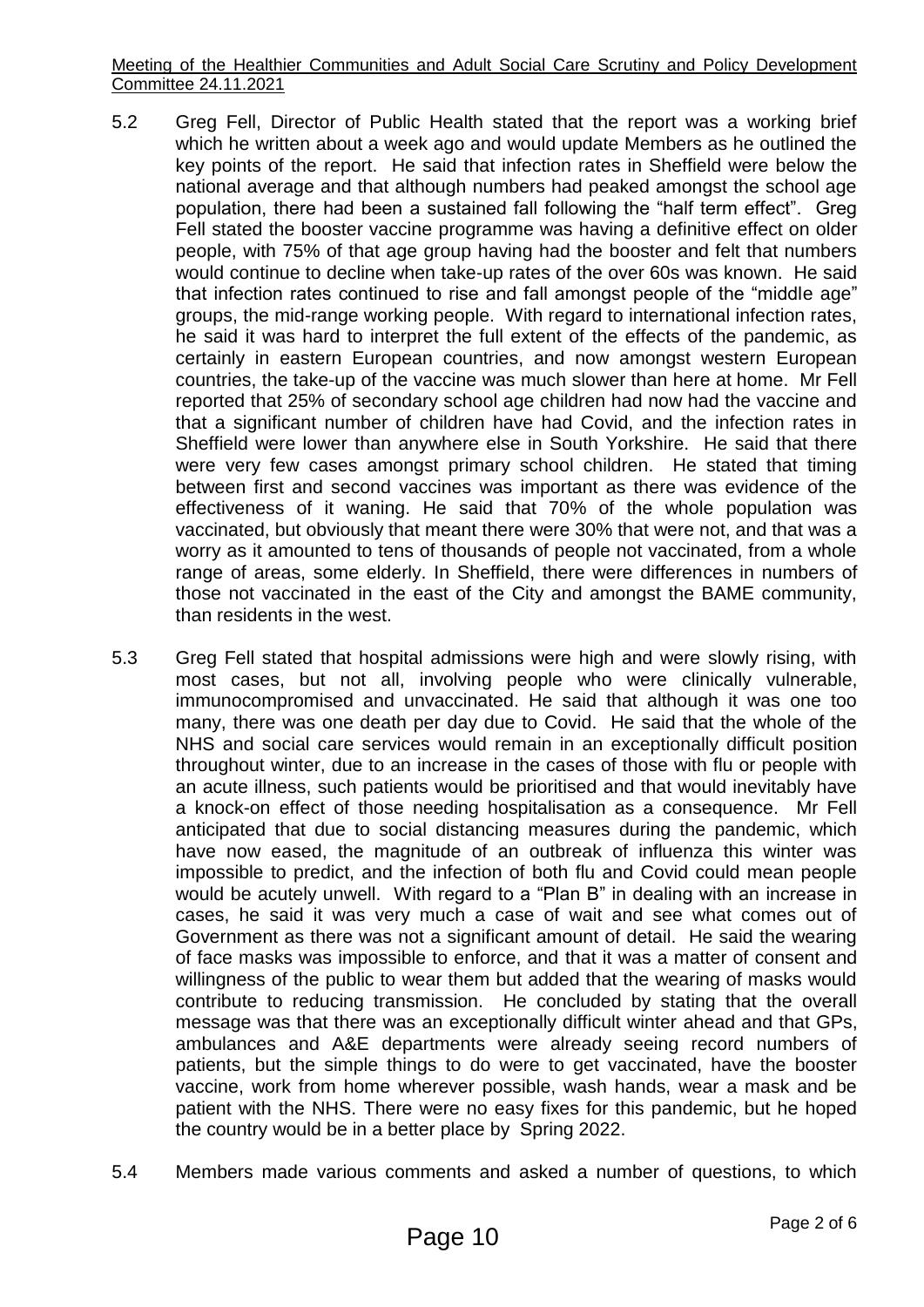responses were provided as follows:-

- Communications inviting people to attend clinics to receive vaccines and the booster were in place, and the strategy for this was moderately effective. The letter to be sent out to everyone in the city regarding GP services, vaccination centres etc., was awaiting final approval before being sent out. With regard to phone and video exclusion, primary care services were aware that there was a significant number of people that don't want to use the telephone or video. The "AskmyGP" service was an online consultation and workflow system that helped GPs manage patient caseload through operational change and digital triage, making it easier for patients to talk to their own doctor and help GPs to prioritise and deliver care through message, phone and video. 90% of patients have said that they preferred remote appointments. In Sheffield, 85% of patients were offered phone or video appointments. GPs and practice nurses occasionally preferred to see their patients face to face based on their medical records. As yet, good data on measuring appointments in primary care was unknown.
- With regard to the level of demand for appointments, during September 2021, there were two million more appointments than two years ago. Locally and nationally, GPs were working extremely hard, and doing their best at managing a very difficult and high demand for services.
- During the last two years, advice and support had been provided to small businesses to enable them to stay open and stay safe, as well as informing what grants were available to keep businesses open. Posters had been made available to display in shop windows, asking people to wear a mask when entering the premises.
- With regard to care homes, 95% of residents were vaccinated so whilst reducing transmission, it was not entirely possible to eradicate. There had been minor lapses in PPE in infection prevention and control, but these numbers were low. Public Health was working with care homes with regard to outbreak prevention, and there was highly functioning machinery in place to work with the sector to continually reinforce the need for prevention of this virus. It was also worth noting that what works to prevent Covid could also prevent the outbreak of flu and the norovirus. Although the norovirus doesn't necessarily kill people, it was highly infectious and could infect large numbers of staff, especially in hospitals, and closed down wards. Care homes were high risk settings and outbreak needed to be carefully managed. There was a weekly dashboard to keep track of infections in care homes, working with the Sheffield City Council and the CCG. Government guidance had been provided to every care home, not only for residents and staff of care homes, but also to visitors.
- With regard to the effectiveness of working from home, data showing the numbers of people working from home was not very clear. About 30% of those that worked in an office were back in the office, with 70% still at home for all, or some of the working week.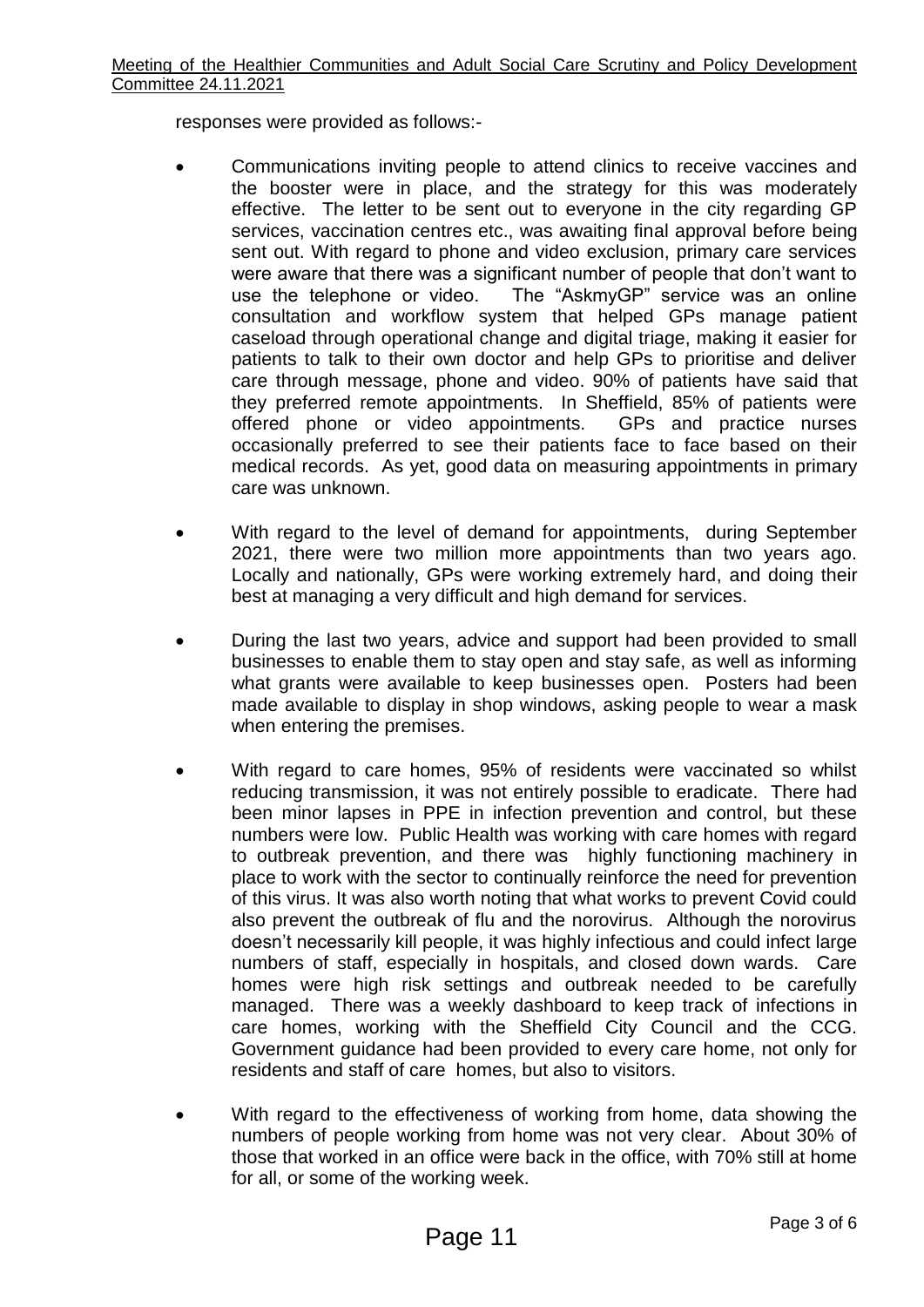- With regard to the Health Impact Assessment (HIA), work had been carried out by many people, and the HIA was presented to the Health and Wellbeing Board about six months ago, which had been broadly accepted. The Health and Wellbeing Board was not a decision-making body, and did not have delegated decision-making powers, so it couldn't accept all the recommendations, but many were taken forward. Health and Wellbeing Boards across the country would stay, and it was anticipated that there would not be much change to the interface between the NHS and the Board, but the Terms of Reference for the Health and Wellbeing Board would be under review.
- 5.5 RESOLVED: That the Committee:-
	- (a) thanks Greg Fell for attending the meeting; and
	- (b) notes the contents of the report and responses to the questions raised.

## **6. SOCIAL CARE UPDATE**

- 6.1 The Committee received a report giving an update on Adult Health and Social Care.
- 6.2 Alexis Chappell, Director of Adult Health and Social Care first of all apologised for the late circulation of the report and thanked the social care sector for all their hard work carried out during the pandemic. She stated that in addition to dealing with Covid, a whole range of facilities to all kinds of people had been delivered. She stated that her priorities for the people of Sheffield were to provide the best level of social care possible to a wide range of people. There were two key points in the report, firstly the implementation of an enhanced assurance framework for adult social care as set out in the Health and Social Care Bill 2021, through the development of Integrated Care Systems aimed at tackling inequalities, the improvement of population health and wellbeing, the delivery of excellent care and the use of resources. The second key point was to note and identify key areas of priority, and through home care delivery, people could live the life they deserved, and look at a new model giving support for enabling young people to transition well into adulthood and adult services so that young people could have the best start in life. Ms Chappell concluded by stating that the Adult Social Care Service was looking to increase its workforce capacity, so that it could be proactive and responsive.
- 6.3 Members made various comments and asked a number of questions, to which responses were provided as follows:-
	- Relating to practical programming and the impact on the NHS, the Service works closely with the NHS and had a very good relationship with it across the city. There was a Working Group consisting of all directors who work to identify impact pressures and how to deal with them.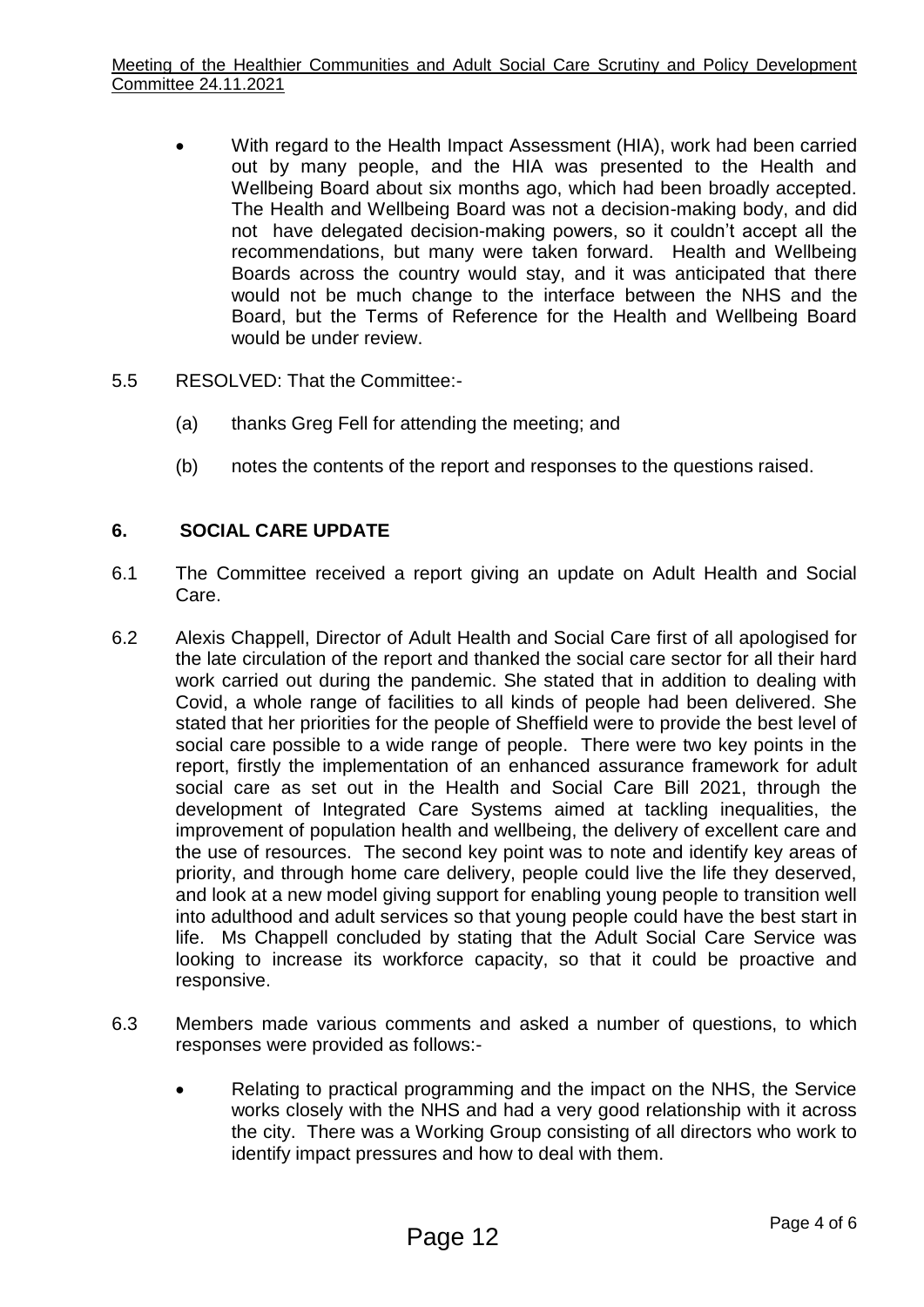- There was an Escalation Hub which comprised Heads of Service and Managers, and which met regularly to look at issues that arose and worked towards solutions to get the bet outcomes for people. It was recognised that there was still considerable work required on this issue.
- The Change Programme looked at people's experiences and was trying to put those experiences and views at the heart of what they do. The Service was looking at the national framework and the CQC framework to make sure people's voices were heard when developing the assurance framework.
- There were 117 care homes across Sheffield, not all funded by the Council, as many were self-funded. Whilst it was difficult, there was a promise to gather more data regarding under-occupancy.
- The workforce plan sets out how the Service valued and empowered its social care sector across the city by implementing the national living wage, a career pathway and incentives for working in social care, by using a range of measures and services to do the best they can under sometimes under very difficult circumstances. It was important to value the work of social care workers, and to let people know that they were valued and supported.
- The Service was trying to develop a baseline measure of the care pathway to social care. There was need to understand why people needed social care and also why they chose to leave.
	- Like every social care service, the Adult Health and Social Care Service has had to balance many things, but a key priority was to focus on strengths and outcomes by holding conversations with individuals to understand their needs. The Home Care Transformation Programme was a suite of interlinked projects, with the common purpose of supporting transformative improvements in home care in Sheffield. The views of service users were essential to understand how patients go forward and the delivery home care services in the future.
- 6.4 RESOLVED: That the Committee:-
	- (a) thanks Alexis Chappell for attending the meeting;
	- (b) notes the introduction of an assurance framework for Adult Social Care through the passage of the Health and Social Care Bill;
	- (c) agrees that regular updates on (i) the implementation of the Adult Social Care Assurance Framework and Sheffield City Council preparations and (ii) the progress of priority actions identified arising from the self-assessment, are provided to Committee.

# **7. PUBLIC QUESTIONS REPORT**